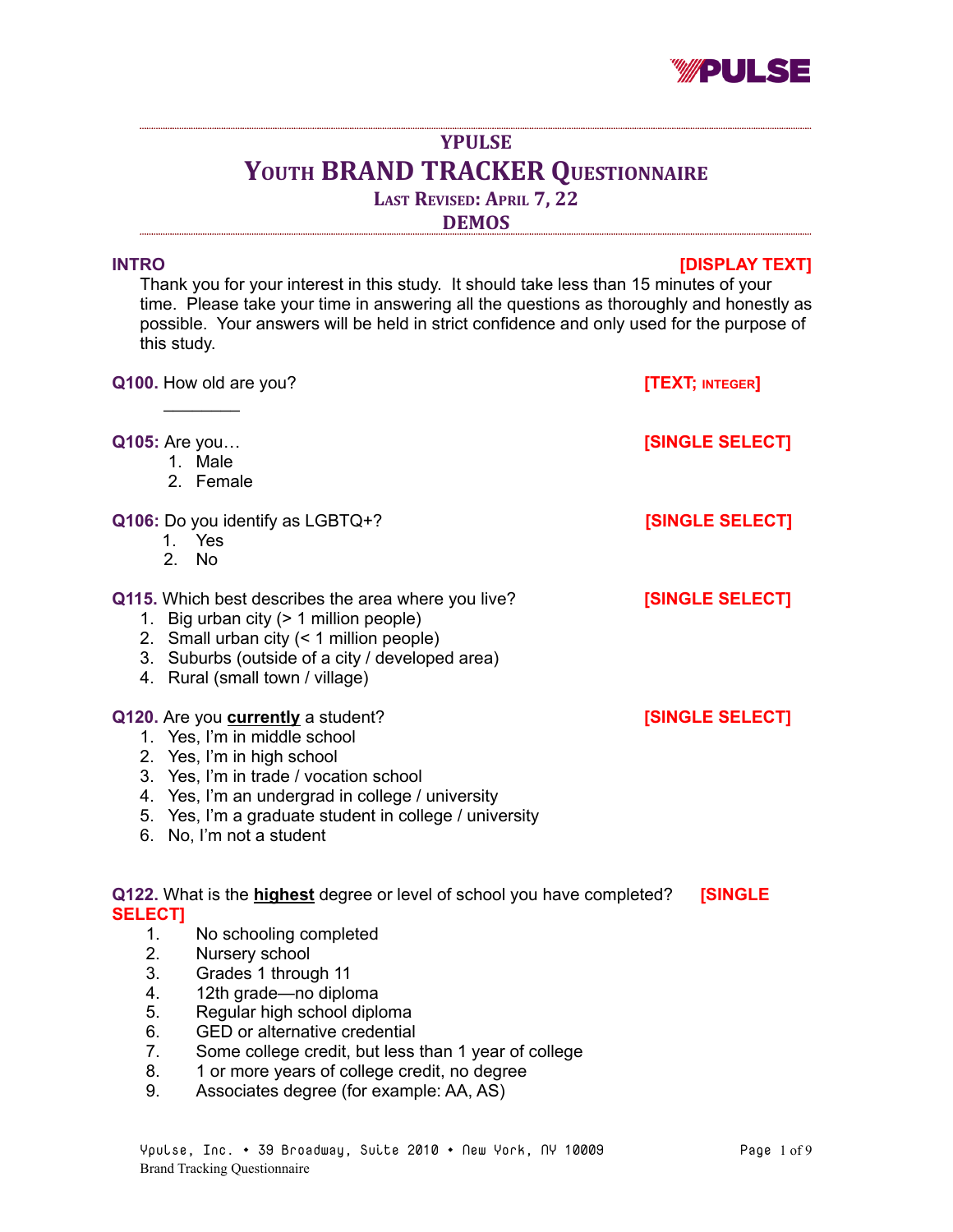

- 10. Bachelor's degree (for example: BA. BS)
- 11. Master's degree (for example: MA, MS, MEng, MEd, MSW, MBA)
- 12. Professional degree beyond bachelor's degree (for example: MD, DDS, DVM, LLB, JD)
- 13. Doctorate degree (for example, PhD, EdD)

# **Q125. [MULTI SELECT]**

Which of the following categories best describes your race? Mark one or more races to indicate what you consider yourself to be.

- a. African-American / Black
- b. American Indian or Alaskan Native
- c. Asian Indian
- d. Caucasian / White
- e. Chinese
- f. Filipino
- g. Guamanian or Chamorro
- h. Japanese
- i. Korean
- j. Native Hawaiian
- k. Samoan
- l. Vietnamese
- m. Other Pacific Islander
- n. Other
- o. Prefer not to say

# **Q130.** Are you Spanish, Hispanic or Latino? **[SINGLE SELECT]**

- a. Yes
- b. No

**Q135.** Are you a parent or guardian of a child? **[SINGLE SELECT]**

- a. Yes
- b. No

# **[BASE: PARENTS ONLY]**

**Q140.** How many children do you have in each age group? **[TEXT; MULTI-FIELD]**

- **[NUMBERS ONLY]**
- a. 0-18 months
- b.  $19$  months  $-3$  yrs old
- c.  $4$  yrs old 6 yrs old
- d. 7yrs old 9 yrs old
- e. 10yrs old 12 yrs old
- f. 13yrs old or older

**Q145.** Do you drink alcoholic beverages?

- 1. Yes
- 2. No

# **Q150.** On what kind of device are you taking today's survey? **[SINGLE SELECT]**

- a. Laptop Computer
- b. Smartphone

**[BASE: 21 or older] [SINGLE RESPONSE]**

- 
-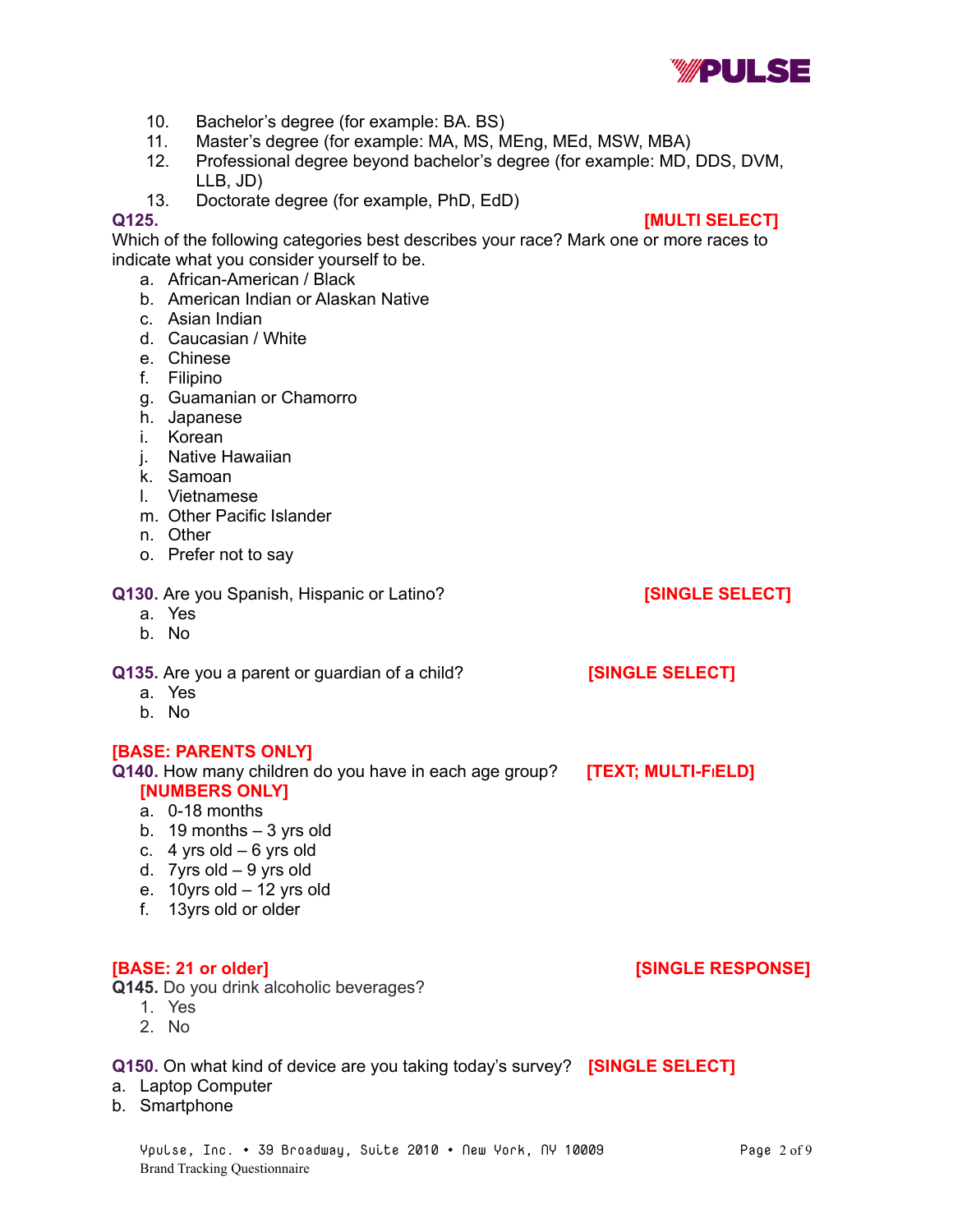

- c. Tablet
- d. Netbook
- e. Desktop Computer

# **AWARENESS / PURCHASE INTENT / EMPLOYER INTENT**

# **Q190. [OPEN-END]**

Thinking about [INSERT INDUSTRY], what is your favorite brand in this category? Please name a brand, company, or organization.

# **Q195. [OPEN-END]**

Why is that your favorite brand? *Note: Please explain in a short sentence or two.*

**Q200:** Please tell us how well you know each of the following brands? **[SINGLE ASK]**

- 1. I have never heard of this brand
- 2. I have heard of this brand
- 3. I am familiar with this brand / I know about this brand
- 4. I have bought from or financially supported this brand
- 5. I am loyal to this brand
- 6. This brand is one of my favorites

# **[IF Q200>1, ASK]**

**Q205:** How likely are you to buy or use **[INSERT BRAND TEXT]** in the future? **[SINGLE ASK]**

- 1. Very unlikely
- 2. Somewhat unlikely
- 3. Somewhat likely
- 4. Very likely

# **[IF Q200>1, ASK]**

**Q210:** How likely would you be to consider working for **[INSERT BRAND TEXT]** at some point during your career?

# **[SINGLE ASK]**

- 1. Very unlikely
- 2. Somewhat unlikely
- 3. Somewhat likely
- 4. Very likely

# **BRAND DIAGNOSTIC QUESTIONS**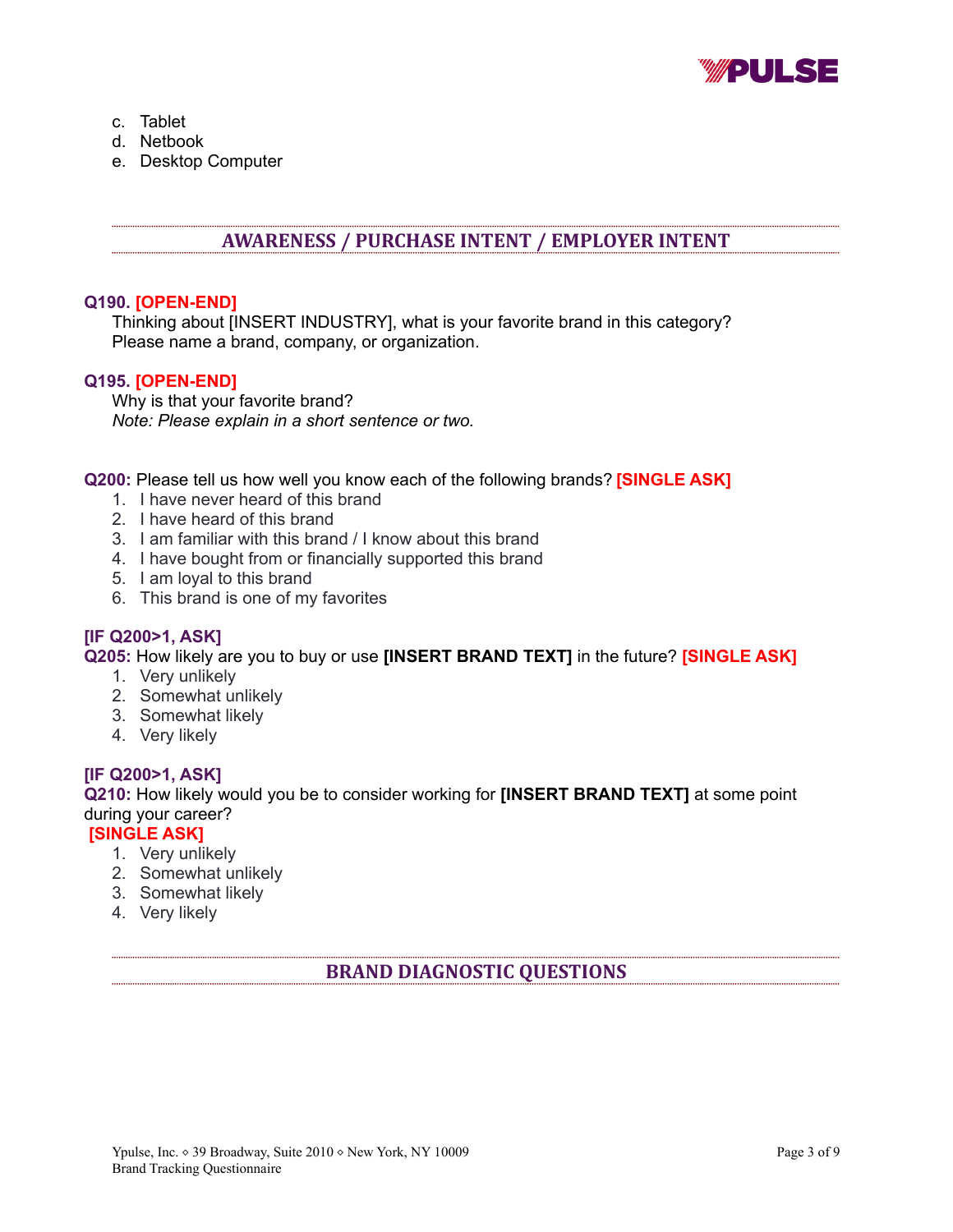

#### **BLOCK A: PERSONALITY**

- **A300. [MULTIPLE IMAGE SELECT – SHOW 8/16 <sup>1</sup> LOGOS SELECTED IN Q200\_]** Which of the following are TRUE TO THEMSELVES?
- **A305. [MULTIPLE IMAGE SELECT – SHOW 8/16 LOGOS SELECTED IN Q200\_]** Which of the following are TRUSTWORTHY?
- **A310. [MULTIPLE IMAGE SELECT – SHOW 8/16 LOGOS SELECTED IN Q200\_]** Which of the following are INNOVATIVE?
- **A315. [MULTIPLE IMAGE SELECT – SHOW 8/16 LOGOS SELECTED IN Q200\_]** Which of the following are RELIABLE?

#### **BLOCK B: RELEVANCE**

- **B320. [MULTIPLE IMAGE SELECT – SHOW 8/16 LOGOS SELECTED IN Q200\_]** Which of the following helps you EXPRESS WHO YOU ARE?
- **B325. [MULTIPLE IMAGE SELECT – SHOW 8/16 LOGOS SELECTED IN Q200\_]** Which of the following are COOL?
- **B330. [MULTIPLE IMAGE SELECT – SHOW 8/16 LOGOS SELECTED IN Q200\_]** Which of the following GET YOU?
- **B335. [MULTIPLE IMAGE SELECT – SHOW 8/16 LOGOS SELECTED IN Q200\_]** Which of the following are POPULAR among you and your friends?

#### **BLOCK C: INFLUENCE**

- **C340. [MULTIPLE IMAGE SELECT – SHOW 8/16 LOGOS SELECTED IN Q200A]** Which of the following do you PAY ATTENTION TO?
- **C345. [MULTIPLE IMAGE SELECT – SHOW 8/16 LOGOS SELECTED IN Q200A]** Which of the following would you LIKE TO HEAR FROM MORE OFTEN?
- **C350. [MULTIPLE IMAGE SELECT – SHOW 8/16 LOGOS SELECTED IN Q200A]** Which of the following have you HEARD SOMETHING POSITIVE ABOUT in the past 6 months?
- **C355. [MULTIPLE IMAGE SELECT – SHOW 8/16 LOGOS SELECTED IN Q200A]** Which of the following have you previously RECOMMENDED to others?

<sup>1</sup> 8 brands are shown on mobile devices / 14 logos are shown for PCs / laptops / netbooks / tablets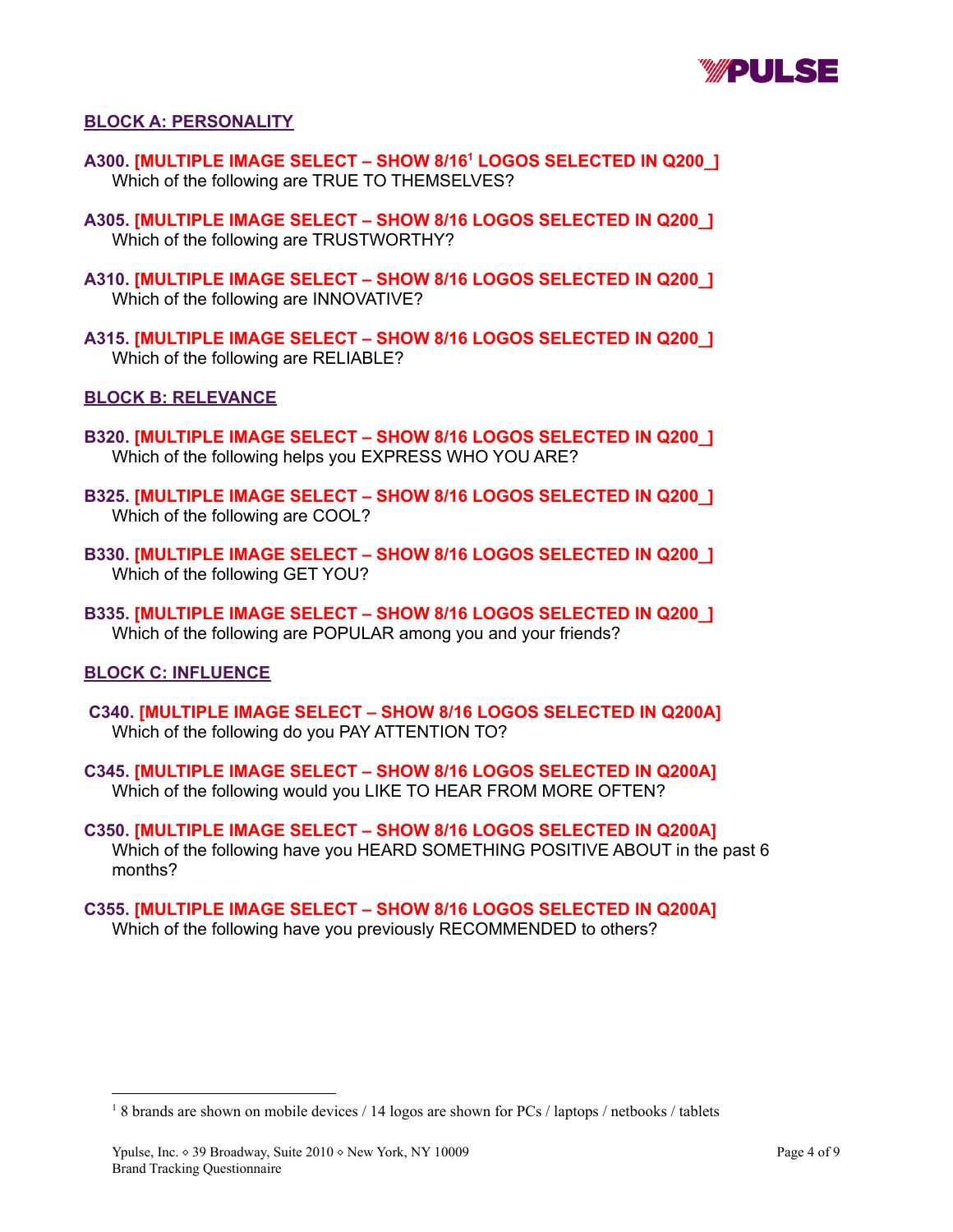

#### **BLOCK D: MOMENTUM**

- **D360. [MULTIPLE IMAGE SELECT – SHOW 8/16 LOGOS SELECTED IN Q200\_]** Which of the following have you TALKED ABOUT MORE OFTEN in the past 6 months?
- **D365. [MULTIPLE IMAGE SELECT – SHOW 8/16 LOGOS SELECTED IN Q200\_]** Which of the following KEEP GETTING BETTER?
- **D370. [MULTIPLE IMAGE SELECT – SHOW 8/16 LOGOS SELECTED IN Q200\_]** Which of the following have a BRIGHT FUTURE?
- **D375. [MULTIPLE IMAGE SELECT – SHOW 8/16 LOGOS SELECTED IN Q200\_]** Which of the following are HOT RIGHT NOW?

**BLOCK E: CORPORATE SOCIAL RESPONSIBILITY**

- **E380. [MULTIPLE IMAGE SELECT – SHOW 8/16 LOGOS SELECTED IN Q200\_]** Which of the following REFLECT DIVERSITY?
- **E385. [MULTIPLE IMAGE SELECT – SHOW 8/16 LOGOS SELECTED IN Q200\_]** Which of the following SUPPORT THE CAUSES YOU CARE ABOUT?
- **E390. [MULTIPLE IMAGE SELECT – SHOW 8/16 LOGOS SELECTED IN Q200\_]** Which of the following are ECO-FRIENDLY?
- **E395. [MULTIPLE IMAGE SELECT – SHOW 8/16 LOGOS SELECTED IN Q200\_]** Which of the following MAKE THE WORLD A BETTER PLACE?
- **BLOCK F: MODULE FOR FASHION & APPAREL INDUSTRY ONLY**
- **F400. [MULTIPLE IMAGE SELECT – SHOW 8/16 LOGOS SELECTED IN Q200\_]** Which of the following represent GOOD QUALITY?
- **F405. [MULTIPLE IMAGE SELECT – SHOW 8/16 LOGOS SELECTED IN Q200\_]** Which of the following represent GOOD VALUE?
- **F410. [MULTIPLE IMAGE SELECT – SHOW 8/16 LOGOS OF BRANDS FROM Q200\_]** Which of the following are READILY AVAILABLE where you shop?
- **F415. [MULTIPLE IMAGE SELECT – SHOW 8/16 LOGOS SELECTED IN Q200\_]** Which of the following can you DEPEND ON TO OFFER YOUR SIZE?
- **F420. [MULTIPLE IMAGE SELECT – SHOW 8/16 LOGOS SELECTED IN Q200\_]** Which of the following offer a COMPLETE OUTFIT?
- **F425. [MULTIPLE IMAGE SELECT – SHOW 8/16 LOGOS SELECTED IN Q200\_]** Which of the following offer ONE OF A KIND OR UNIQUE STYLES?
- **F430. [MULTIPLE IMAGE SELECT – SHOW 8/16 LOGOS SELECTED IN Q200\_]** Which of the following offer FRESH NEW STYLES?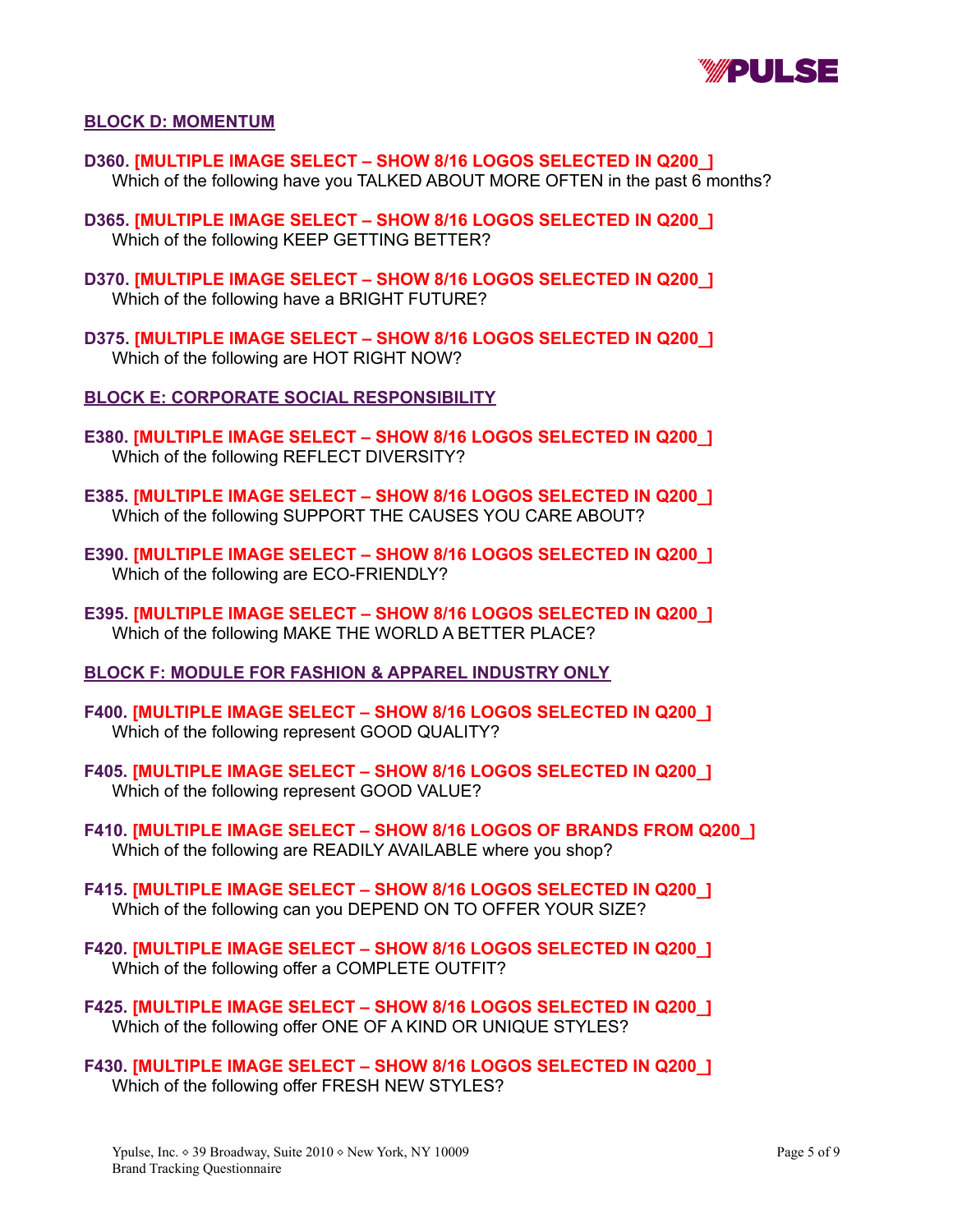

- **F435. [MULTIPLE IMAGE SELECT – SHOW 8/16 LOGOS SELECTED IN Q200\_]** Which of the following offer CLASSICS AND BASICS?
- **F440. [MULTIPLE IMAGE SELECT – SHOW 8/16 LOGOS SELECTED IN Q200\_]** Which of the following is an industry LEADER?
- **F445. [MULTIPLE IMAGE SELECT – SHOW 8/16 LOGOS SELECTED IN Q200\_]** Which of the following offer apparel that is COMFORTABLE?
- **BLOCK G: MODULE FOR INTIMATES APPAREL ONLY – FEMALES ONLY**
- **G450. [MULTIPLE IMAGE SELECT – SHOW 8/16 LOGOS SELECTED IN Q200\_]** Which of the following represent GOOD QUALITY?
- **G455. [MULTIPLE IMAGE SELECT – SHOW 8/16 LOGOS SELECTED IN Q200\_]** Which of the following represent GOOD VALUE?
- **G460. [MULTIPLE IMAGE SELECT – SHOW 8/16 LOGOS OF BRANDS FROM Q200\_]** Which of the following are READILY AVAILABLE where you shop?
- **G465. [MULTIPLE IMAGE SELECT – SHOW 8/16 LOGOS SELECTED IN Q200\_]** Which of the following can you DEPEND ON TO OFFER YOUR SIZE?
- **G470. [MULTIPLE IMAGE SELECT – SHOW 8/16 LOGOS SELECTED IN Q200\_]** Which of the following offer the best VARIETY OF FITS?
- **G475. [MULTIPLE IMAGE SELECT – SHOW 8/16 LOGOS SELECTED IN Q200\_]** Which of the following offer the best VARIETY OF STYLES?
- **G480. [MULTIPLE IMAGE SELECT – SHOW 8/16 LOGOS SELECTED IN Q200\_]** Which of the following offer the best SHOPPING EXPERIENCE?
- **G485. [MULTIPLE IMAGE SELECT – SHOW 8/16 LOGOS SELECTED IN Q200\_]** Which of the following is an industry LEADER?
- **G490. [MULTIPLE IMAGE SELECT – SHOW 8/16 LOGOS SELECTED IN Q200\_]** Which of the following offer apparel that is COMFORTABLE?

# **BLOCK H: MODULE FOR RETAIL ONLY**

- **H495. [MULTIPLE IMAGE SELECT – SHOW 8/16 LOGOS SELECTED IN Q200\_]** Which of the following represent GOOD VALUE?
- **H500. [MULTIPLE IMAGE SELECT – SHOW 8/16 LOGOS SELECTED IN Q200\_]** Which of the following offer the best SHOPPING EXPERIENCE?
- **H505. [MULTIPLE IMAGE SELECT – SHOW 8/16 LOGOS SELECTED IN Q200\_]** Which of the following is an industry LEADER?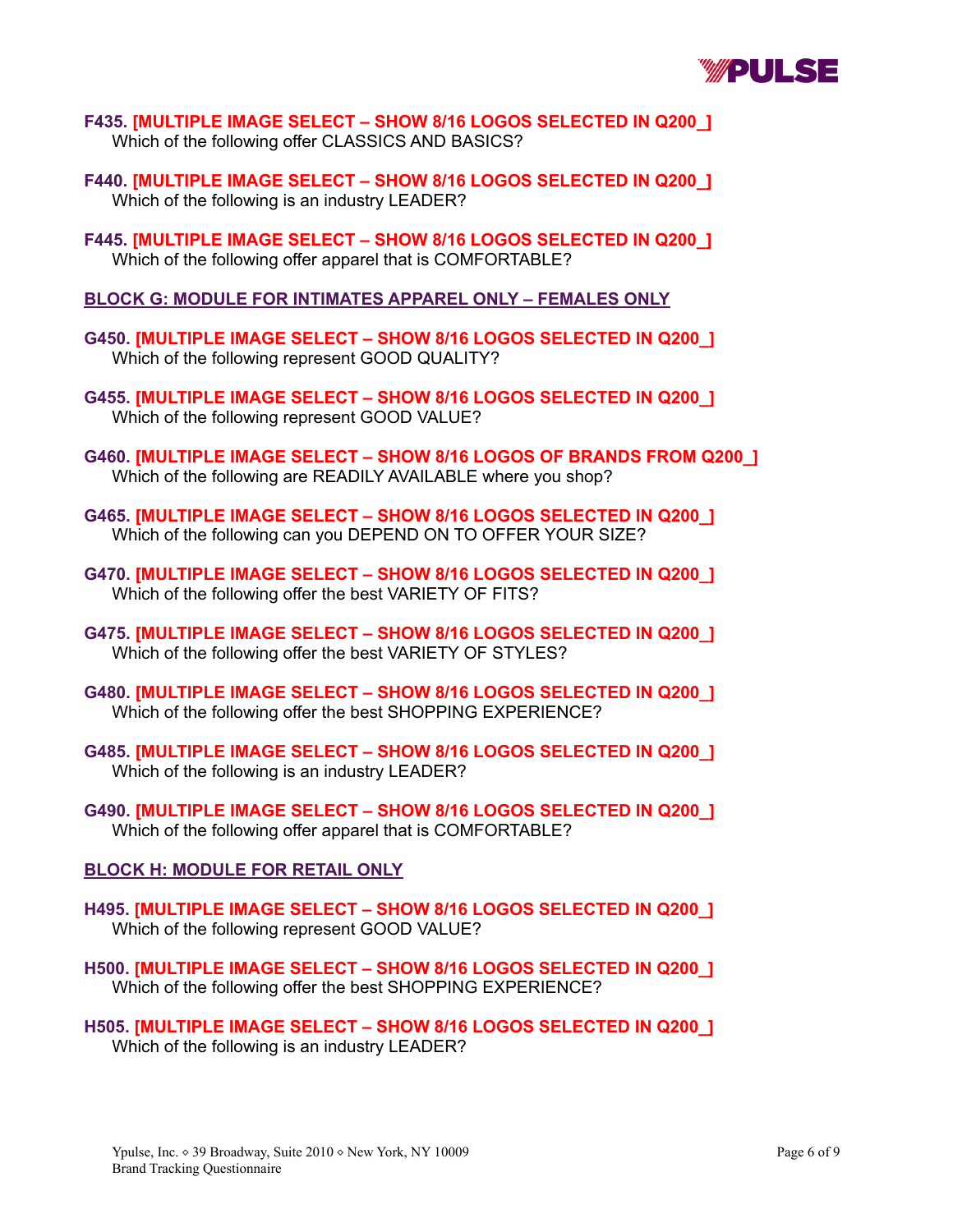

# **BLOCK H: MODULE FOR ALC BEV ONLY**

**H495. [MULTIPLE IMAGE SELECT – SHOW 8/16 LOGOS SELECTED IN Q200\_]** Which of the following represent GOOD VALUE?

**H500. [MULTIPLE IMAGE SELECT – SHOW 8/16 LOGOS SELECTED IN Q200\_]** Which of the following are READILY AVAILABLE where you shop?

**H505. [MULTIPLE IMAGE SELECT – SHOW 8/16 LOGOS SELECTED IN Q200\_]** Which of the following offer the best VARIETY?

# **BLOCK Z: MEDIA CONSUMPTION**

**Z1000.** What media sources have you used in the past week? **[RANDOMIZE]**

- a. Cable / Satellite / Fiber Optic TV
- a. Network websites / apps (e.g. ABC.com, HBO Max, etc.)
- b. Streaming video platform (e.g. Netflix, YouTube, etc.)
- c. Live-streaming platform (e.g. Twitch, etc.)
- d. Streaming music platform (e.g. Spotify, Pandora, etc.)
- e. Social media platforms (e.g. Facebook, Twitter, etc.)
- f. Video games (e.g. PlayStation 5, Nintendo Switch, etc.)
- g. Online publication (e.g. BuzzFeed, NYTimes, etc.)
- h. Print media (e.g. magazines, newspapers, books, etc.)
- i. Radio
- j. Podcast
- k. Other **[ANCHOR]**
- l. I haven't used any media sources in the past week **[ANCHOR; EXCLUSIVE]**

**Z1005.** Of those media sources, what specific brands have you used in the past week? **[Base: Z1000\_b, Z1000\_c, Z1000\_d, Z1000\_e, Z1000\_f, or Z1000\_g] [RANDOMIZE]**

- a. HBO Go / HBO Now / HBO Max **[Base: Z1000\_b]**
- a. Paramount+ **[Base: Z1000\_b]**
- b. WatchESPN / ESPN+ **[Base: Z1000\_b]**
- c. Netflix **[Base: Z1000\_c]**
- d. Hulu **[Base: Z1000\_c]**
- e. Amazon Prime Video / Amazon Music **[Base: Z1000\_c or Z1000\_e]**
- f. Disney+ **[Base: Z1000\_c]**
- g. Apple TV+ / Apple Music **[Base: Z1000\_c or Z1000\_e]**
- h. Sling TV **[Base: J710c]**
- i. YouTube / YouTube Premium / YouTube TV / YouTube Music **[Base: Z1000\_c, Z1000\_d, or Z1000\_e]**
- j. Twitch **[Base: Z1000\_d]**
- k. Spotify **[Base: Z1000\_e]**
- l. Pandora **[Base: Z1000\_e]**
- m.Facebook **[Base: Z1000\_f]**
- n. Instagram **[Base: Z1000\_f]**
- o. Snapchat **[Base: Z1000\_f]**
- p. Twitter **[Base: Z1000\_f]**
- q. Pinterest **[Base: Z1000\_f]**
- r. TikTok **[Base: Z1000\_f]**
- s. PlayStation **[Base: Z1000\_g]**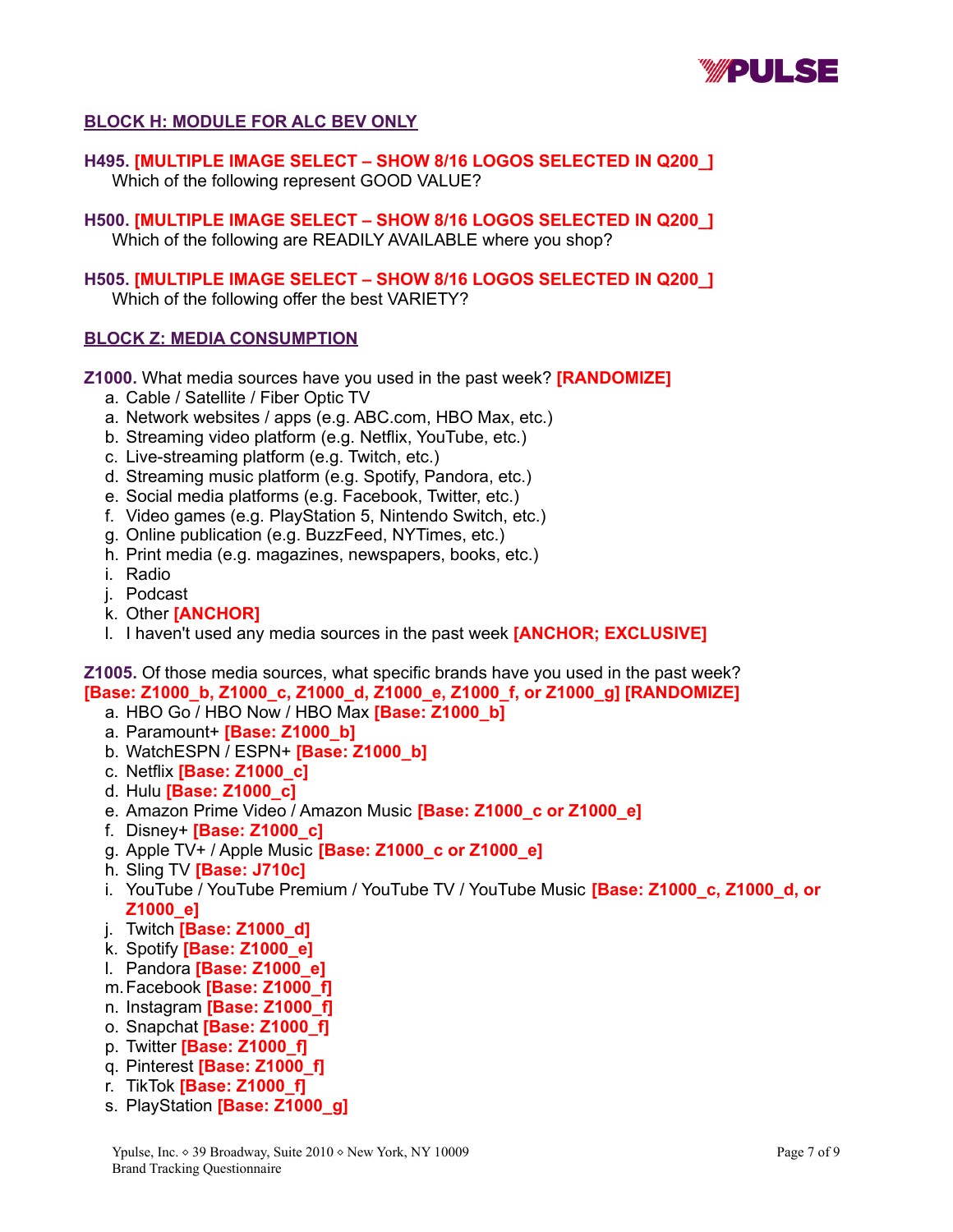

t. Xbox **[Base: Z1000\_g]**

- u. Nintendo **[Base: Z1000\_g]**
- v. Other **[ANCHOR]**